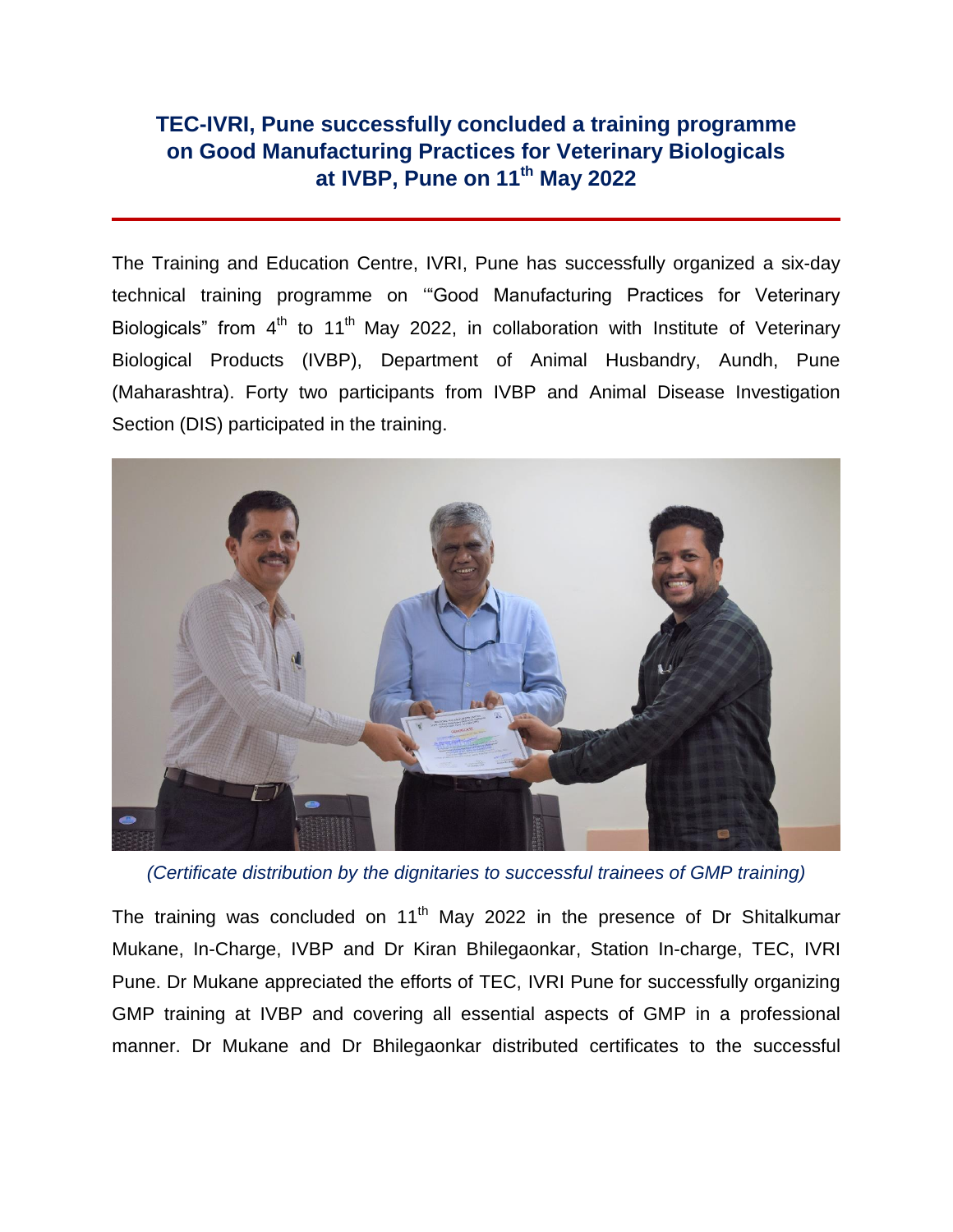participants and urged that the knowledge pertaining to GMP gained by the trainees would help them to produce quality products.



*(Dr Sanghratna Bahire, Course Coordinator, presented the progress report of training)*

Earlier on the day, Dr Sanghratna Bahire, Course coordinator, presented the proceedings of training programme and highlighted that training included basics to advanced lectures, via online and offline modes.



*(Dr Shitalkumar Mukane, In-Charge, IVBP addressed valedictory session)*